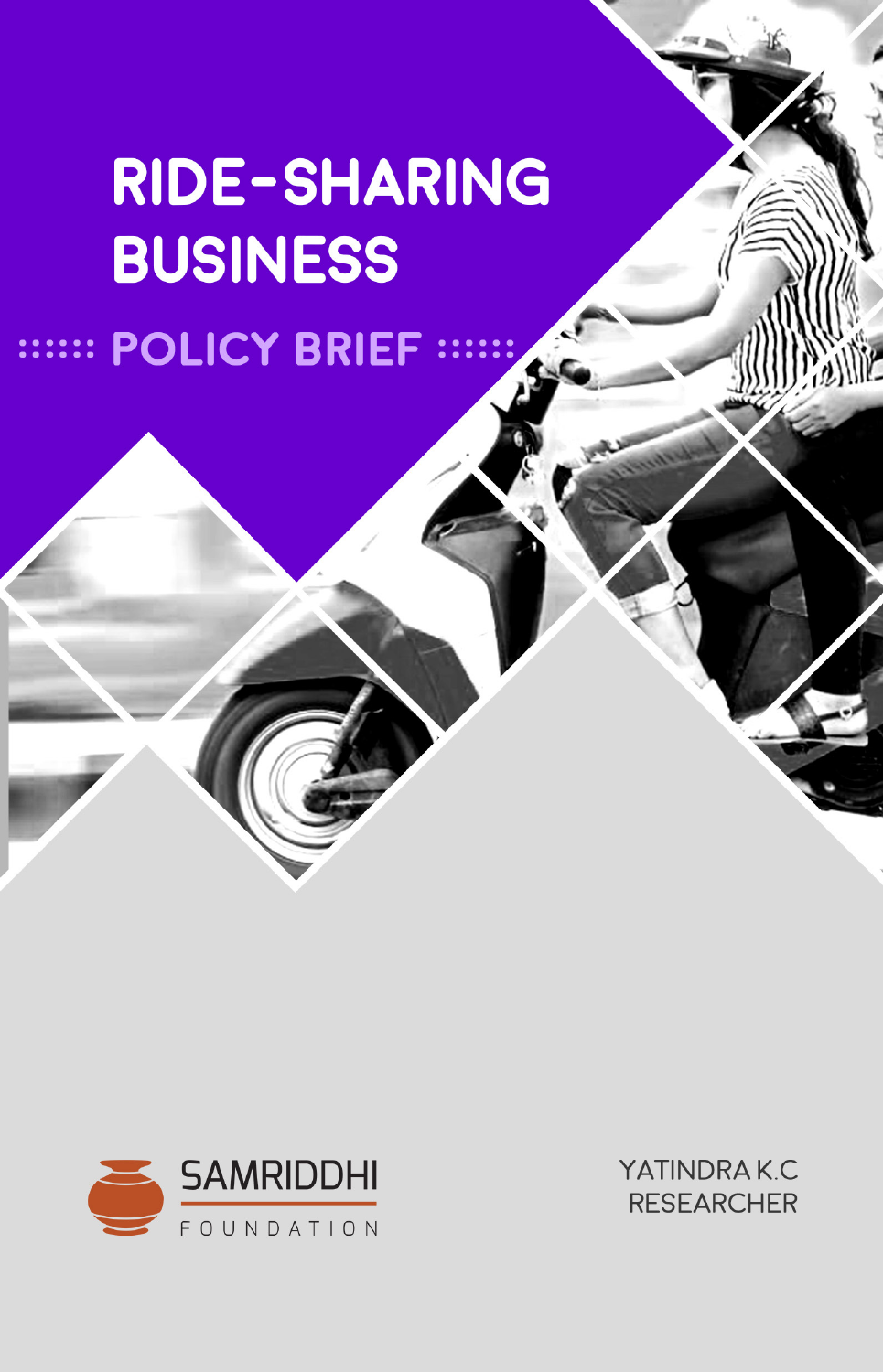## **Ride-Sharing Businesses** ::::: Policy Brief :::::

**Yatindra K.C** Researcher, Samriddhi Foundation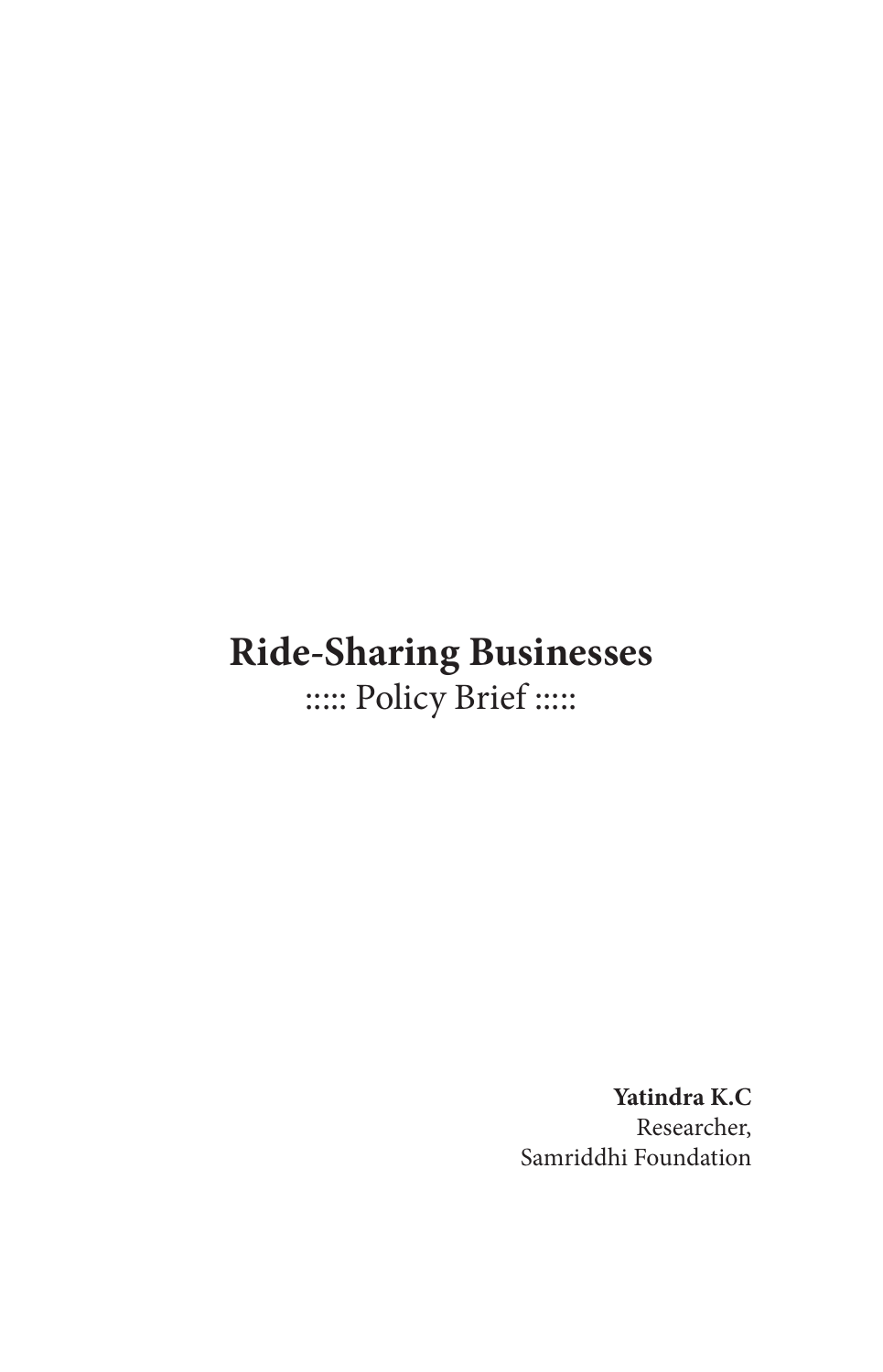## **Contents**

| 2.1 Prohibition on use of private motor vehicles |  |  |  |  |
|--------------------------------------------------|--|--|--|--|
|                                                  |  |  |  |  |
|                                                  |  |  |  |  |
| 2.2 Imposition of VAT on transportation services |  |  |  |  |
|                                                  |  |  |  |  |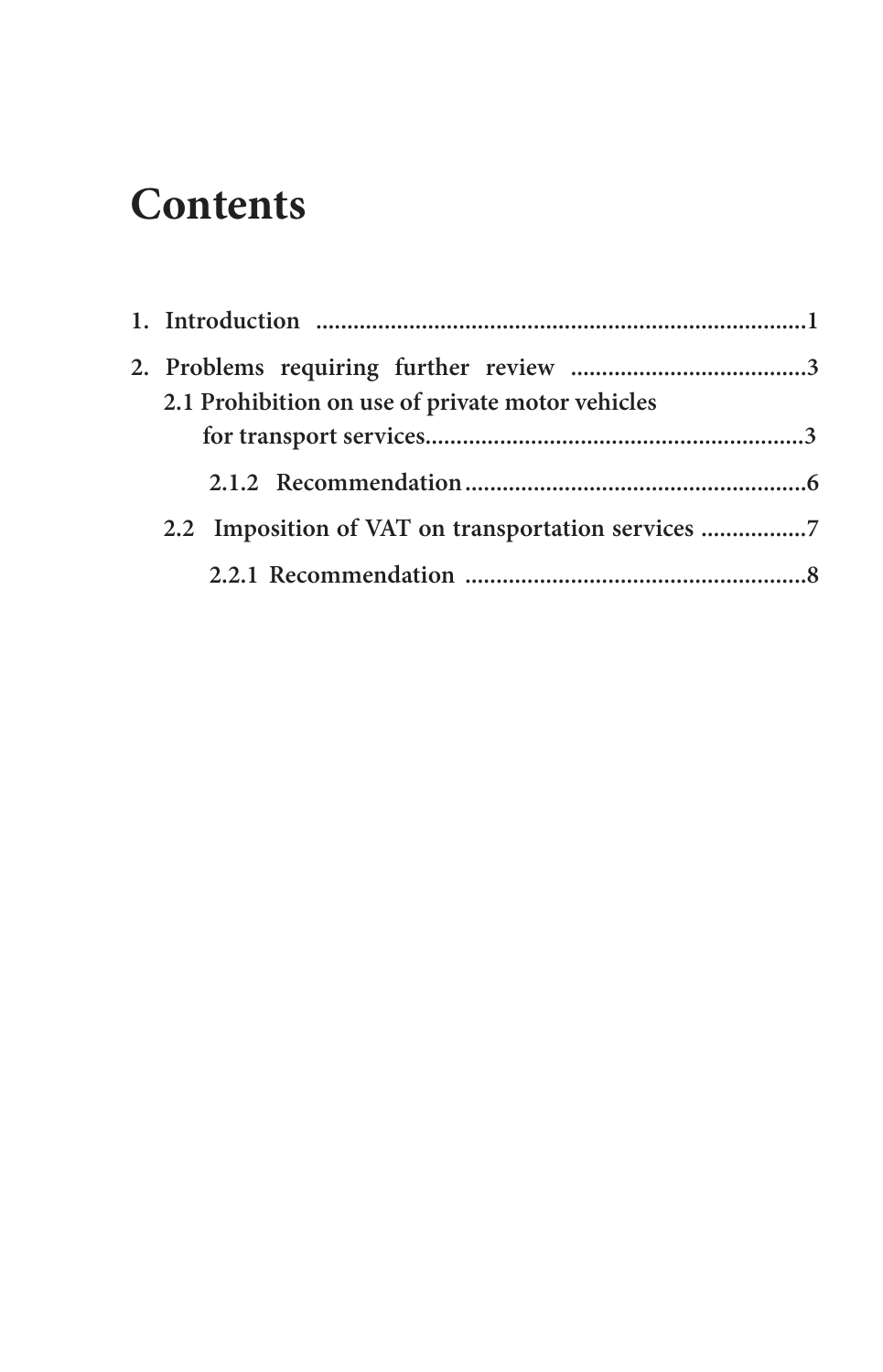### **1. Introduction**

An ideal law is not vague, restrictive of fundamental rights and contains within itself an anticipation of the future regulations that will be required with changing times. More often than not, the legislative body brings into effect a law that is vague, somewhat restrictive in nature and one that fails to anticipate the needs of the changing times. It therefore poses a serious threat to the exercise of fundamental rights, existence of ideal environment for innovative and new businesses to flourish and even as some might argue to the virtues of a democratic system. When a government body enforces a law which by its very own nature restricts innovative ideas and practices, society is left with no other option but to make do with whatever traditional and permitted means are available. As such an indirect, albeit unwanted restriction on choice is placed. Virtues such as competitive market environment, availability of substitutes, open and free competition between available substitutes only become a part of literature rather than practice.

Of particular importance within the context of an ideal law is the Laws relating to Vehicles and transportation. It must be stated at this juncture that the Motor Vehicles and Transport act of 2049 is probably the most detailed and well written piece of legislature second only to the prevailing constitution. However so, it fails in one aspect of the utmost importance. It is like most other laws stuck with the workings of the recent past.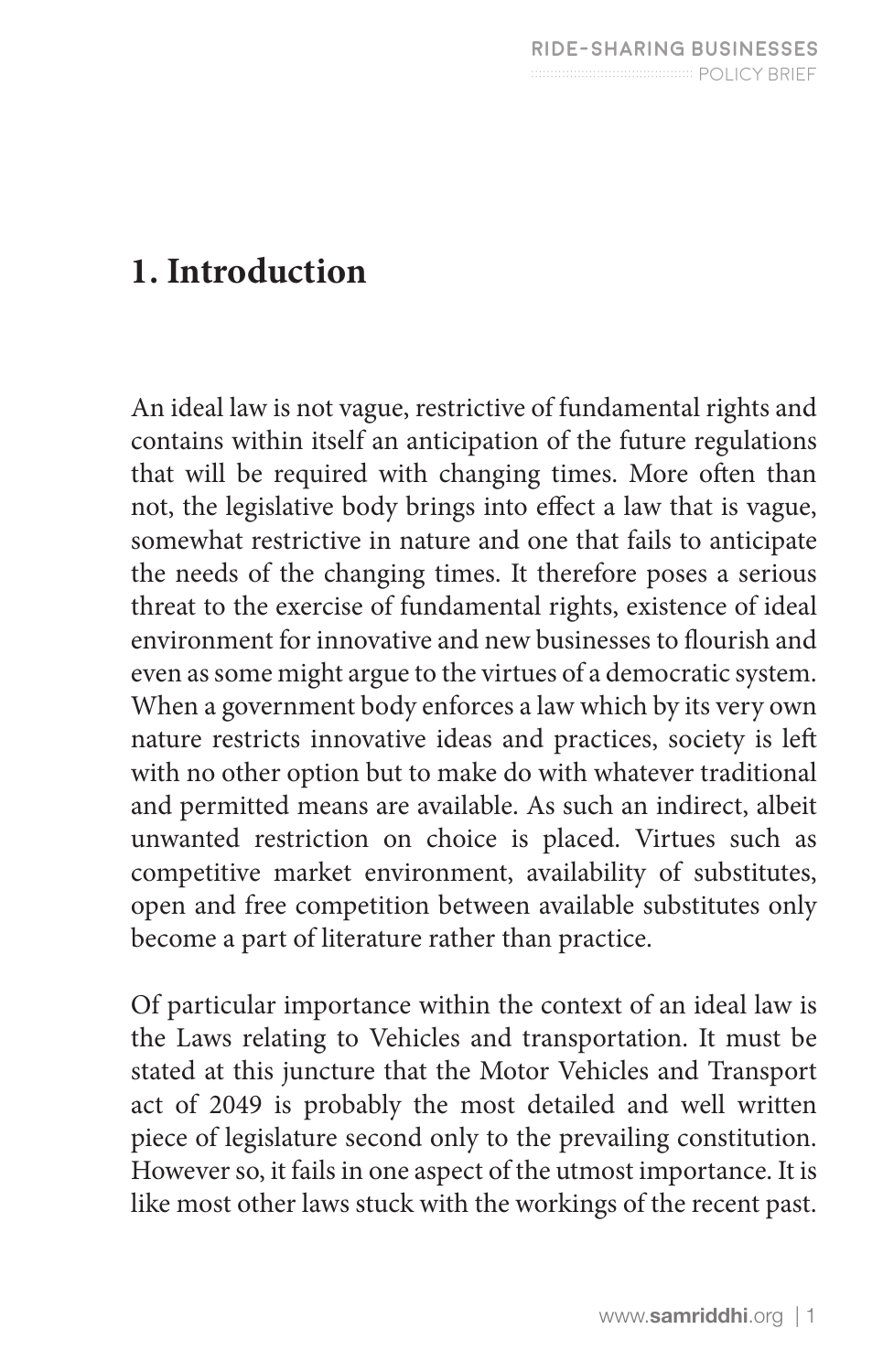After almost twenty six years since the act came into force, its provision till this date have been rather successful in restricting business practices that are of the utmost need today.

While we seek to dissect the provision that needs revision, other policies having a direct relationship with the said act and its provision will also be studied. It must also be pointed out that the restrictions imposed by the act have been sufficiently and for the time being annulled through a Prime Ministerial decision. But one must ask, whether in the absence of a legislation, an executive decision is the right way forward. Our system of government is based on three fundamental structures, each with its own distinct function, with an opportunity provided to all three structures to check and balance any wrongdoing on part of the others. However, it must not be assumed and concluded that in the absence of a legislative framework, an executive decision is the best alternative, for the problem lies with the fact that the decision can be overturned by a new government come the next general election. The only alternative is therefore to amend the existing provision through the specified procedure and before we move forward with the amendment, the fallacies and the implications of the provision must first be pointed out.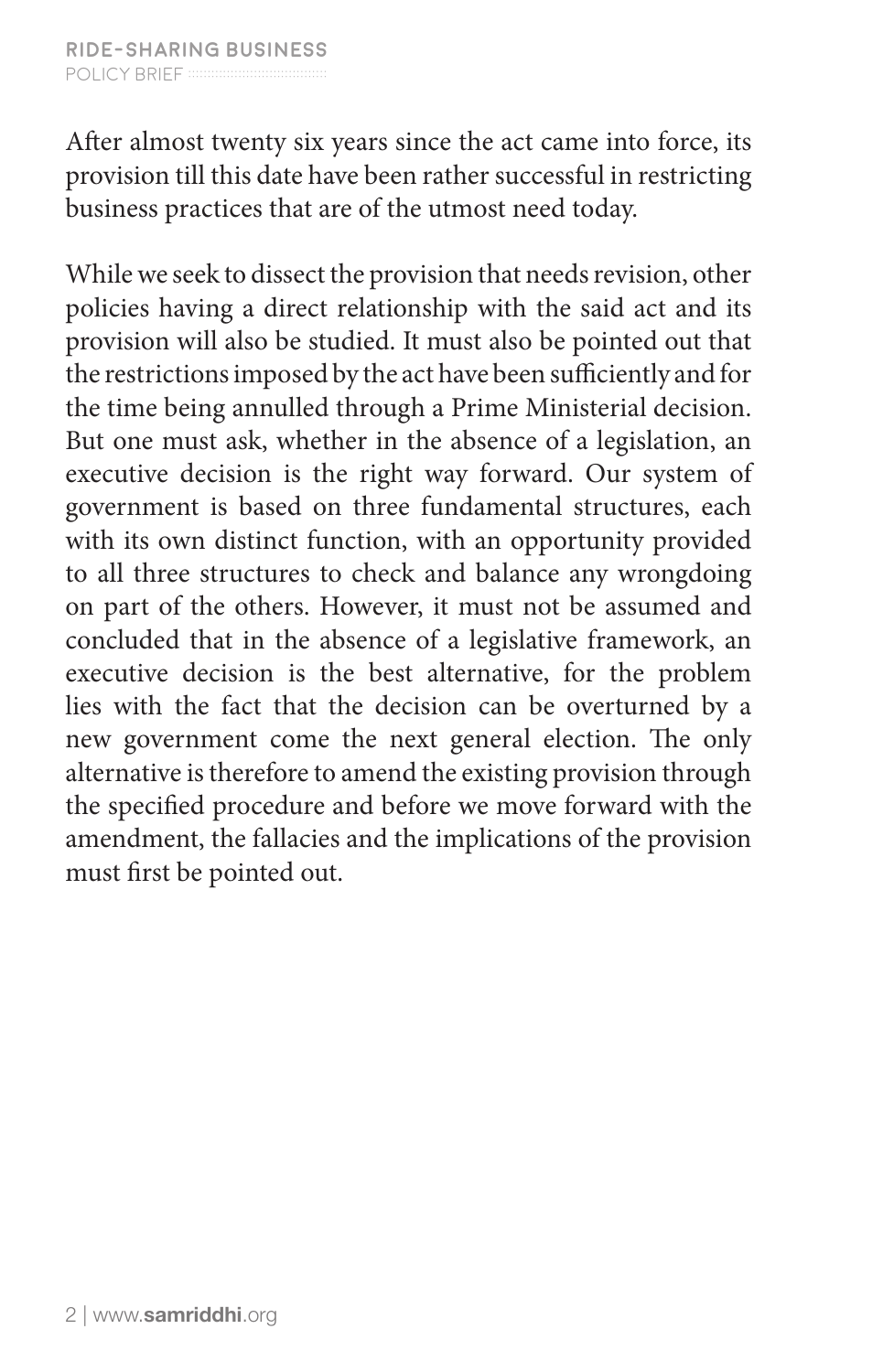## **2. Problems requiring further review**

#### **2.1 Prohibition on use of private motor vehicles for transport services**

| <b>SN</b> |  | Section   Sub-section   Provision |                                                               |  |
|-----------|--|-----------------------------------|---------------------------------------------------------------|--|
|           |  |                                   | Prohibition on use private vehicles<br>for transport services |  |

In the wake of inefficient public transportation system in Nepal evidenced by the myriad of cramped up buses witnessed plying on the streets, insufficient services being provided to the disabled and harassment of women in public transportation facilities; ride sharing services have flourished in Nepal. Currently only two such businesses namely Pathao and Tootle offer such services. The concept of ride sharing services is simple, private motor vehicle owners offer transportation services be it in the form of two wheeler transportation or fourwheeler transportation. It works as an alternative to public transportation i.e. buses and taxis.

The list of benefits of ride sharing businesses is numerous. First and foremost, is the simple accessibility and service it provides to disabled and the elderly who in the absence of such facility left with the use of buses, which are for the most part cramped and to a certain extent, significantly less user friendly than ride sharing services.

Secondly, we cannot ignore that ride sharing businesses are providing employment opportunity to people who lack the sufficient knowledge to qualify for traditional jobs (by this we mean employment opportunities in the traditional sense i.e. accountant, lawyer, doctor and so on).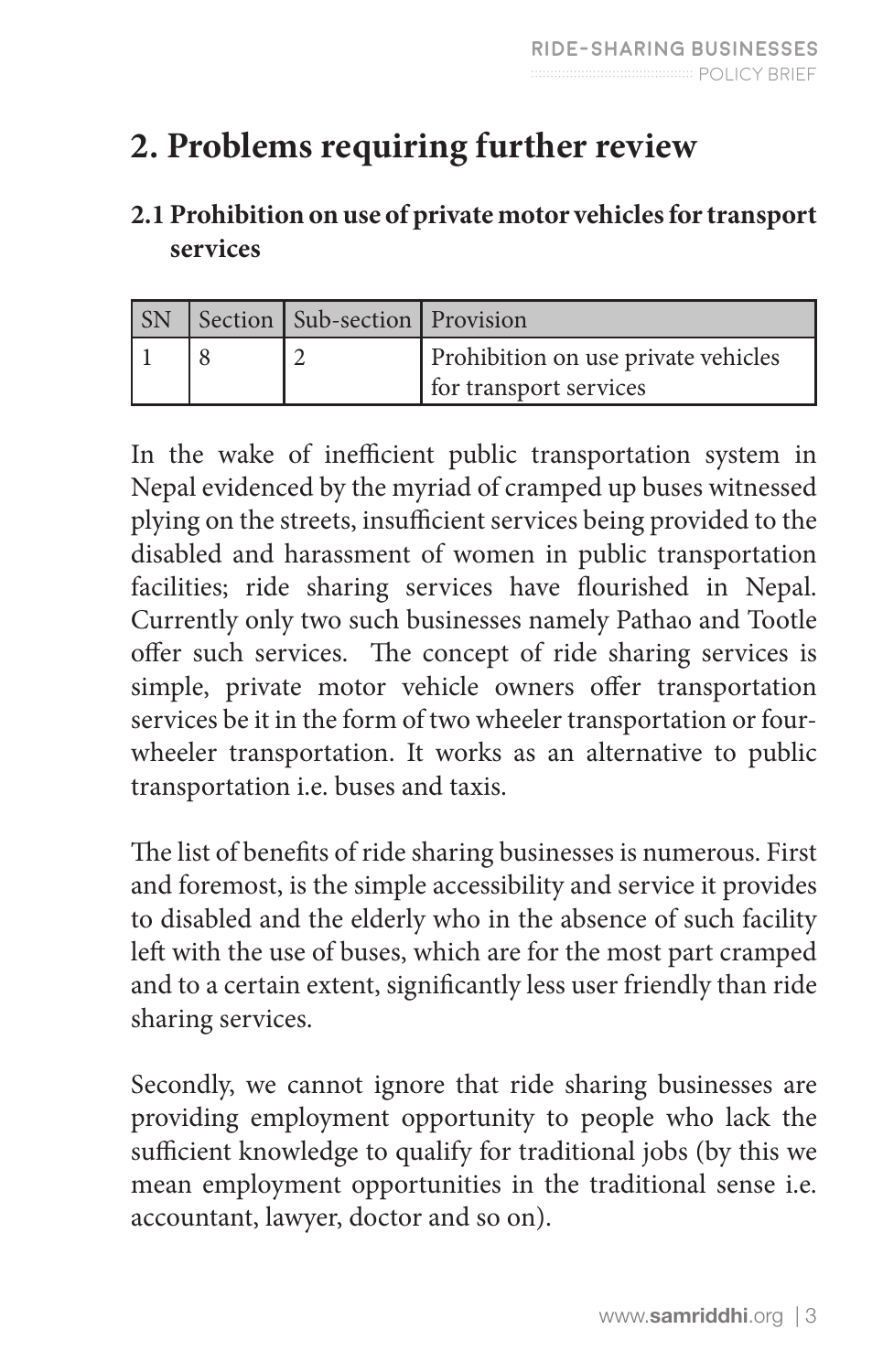More important is the contribution that ride sharing businesses offer to decrease in imports of vehicles. In theory, the central motive behind owning a private vehicle is the absence of proper and efficient public transportation system. When we observe the current situation we are in, we find that ride sharing businesses offer an efficient transportation system at rates that are regarded as economic. Given that there is an existence in an efficient means for transportation, the import of vehicles for private use could be discouraged by allowing such services to flourish. Since, ride sharing businesses is still in its nascent stage, it would be a little too early to state with the utmost certainty that ride sharing businesses can help discourage imports, however it would also be wrong to not assume about the same.

While talking of the implications of ride sharing businesses on imports of vehicles, it can be reasonable to believe and assume that such form of businesses contribute towards lesser and lesser traffic congestion. Since, the availability of transport facilities can lead to lesser number of imports of vehicles for personal use, the resulting effect will be lesser vehicles plying on urban roads thereby leading to lesser traffic congestion.

Although the benefits of ride sharing businesses is numerous, Nepal's arcane laws prohibit such businesses through section 8 subsection 2 of the Motor vehicles act, 2049, which reads, No private motor vehicle shall be used for the transport service. Perhaps, when the act was framed, its makers failed to imagine a situation where transportation services could be offered through means other than public transportation.

Moreover, the provision itself restricts competition in the transport sector by restricting any other vehicle registered as public vehicle to allow transport facility. Essentially one could also argue that a form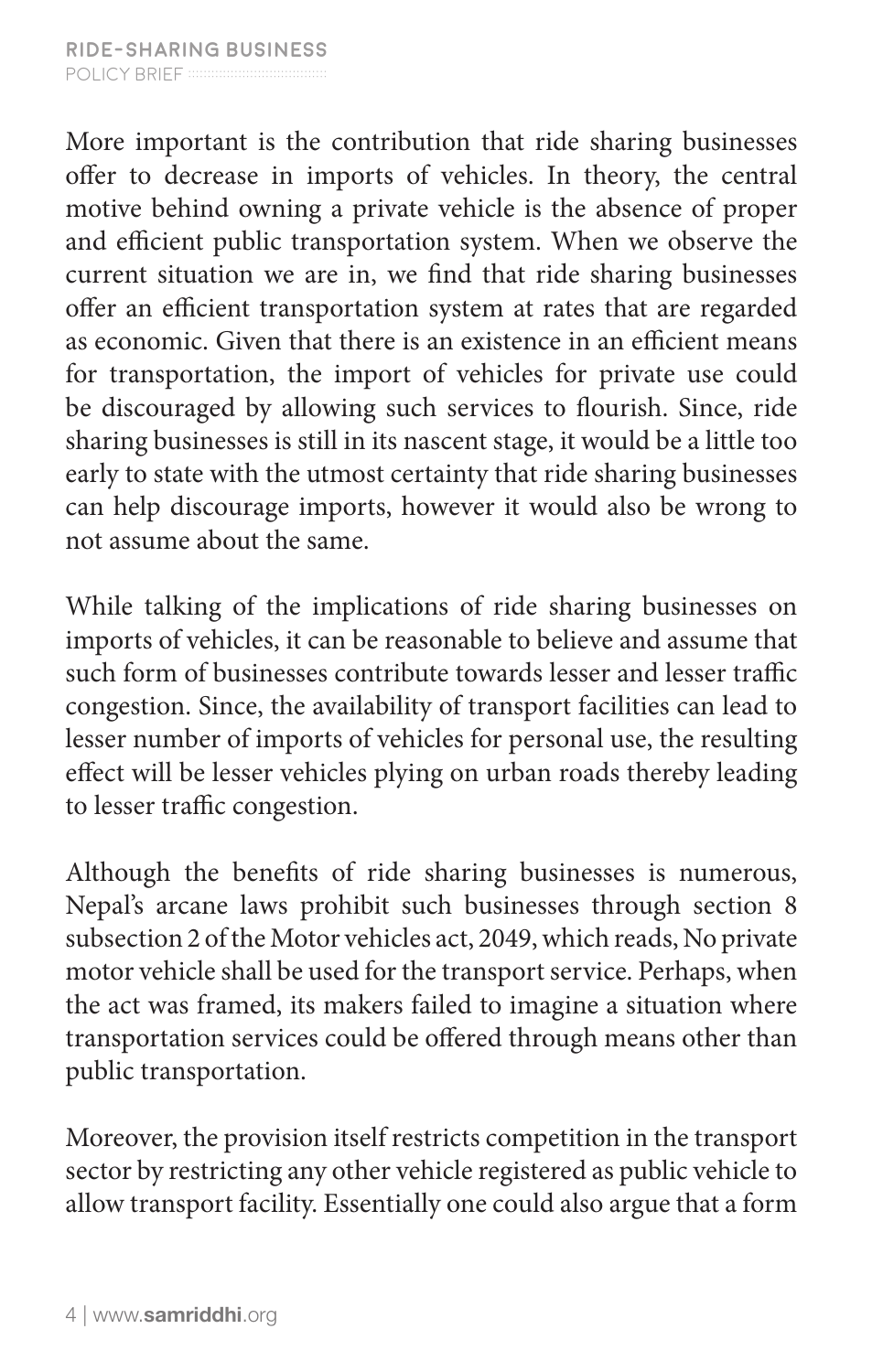of monopoly can be created by granting only public transport entrepreneurs the right to deliver transport services. While on paper, the operation of syndicate in transport sector is prohibited by the Competition Promotion and Market Promotion act of 2063, the reality however seemed a lot different in the past. Although an agreement was reached to end the syndicate system, if the government restricts any substitute to the public transport system, it essentially grants more power to public transport service providers which could lead to transport entrepreneurs going back on their commitments.

Central to the problem of the provision is the restriction it poses on the freedom to profess or carry on any business as guaranteed by the Constitution of Nepal. Article 17 Sub article 2 Clause (f), provides the freedom to practice any profession, carry on any occupation, and establish and operate any industry, trade and business in any part of Nepal. Vide this provision any restriction imposed for carrying out any business such as ride sharing business become null and void. While some might argue that as per sub article six of the same, state can impose necessary qualification for carrying out a business and the restrictions imposed by the Motor vehicle and transport management act of 2049 is a form of qualification imposed for running a business related with transport services and therefore no fundamental right has been breached. But what must not be forgotten is that, a restriction imposed by states on any fundamental right must be reasonable and justifiable. Till date the rationale behind the restriction imposed by section 8 of Motor Vehicles and Transport Management act of 2049 have been unclear. Neither the government nor its agencies have been able to justify the limitations imposed.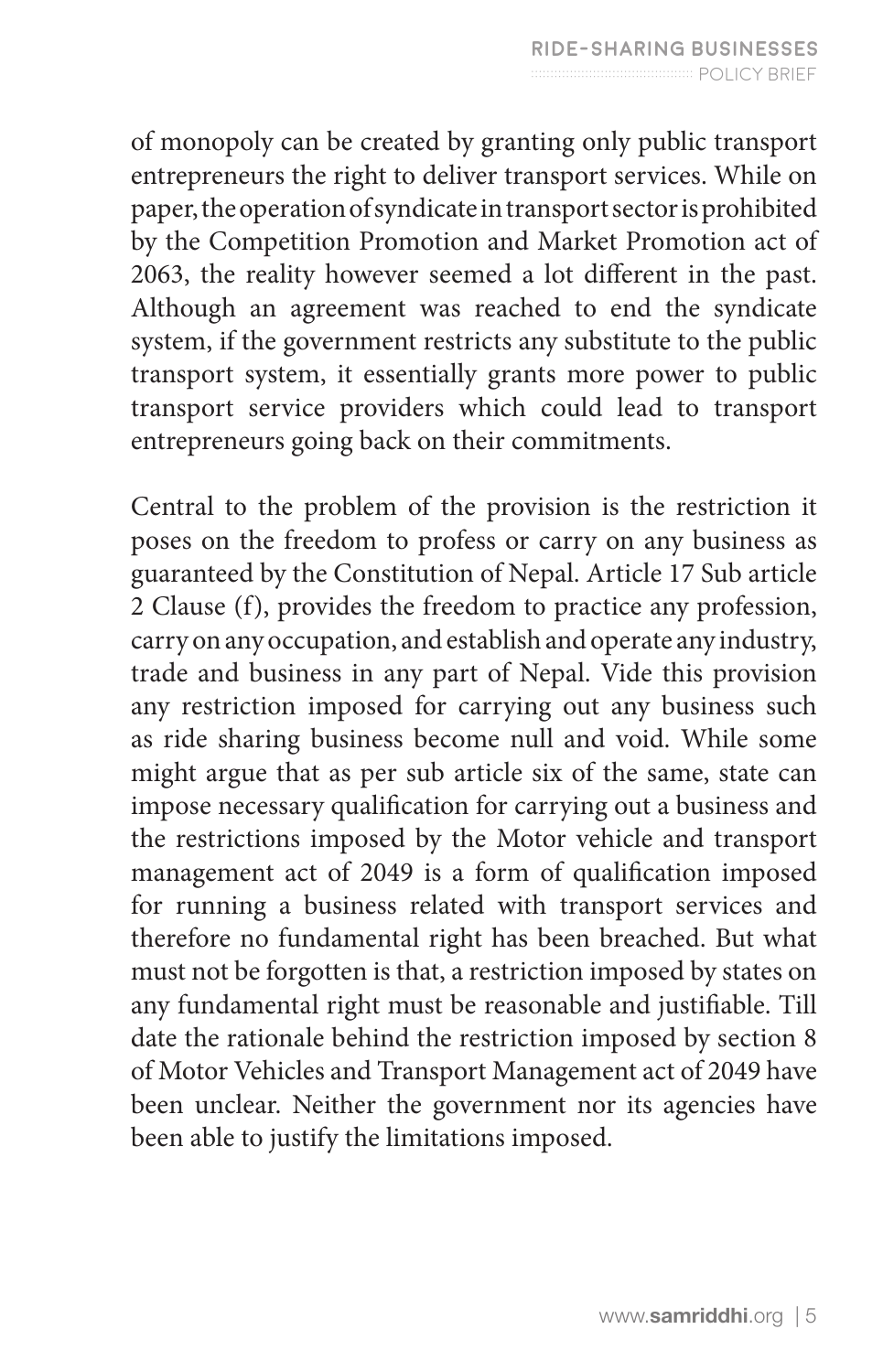Questions regarding the safety of the service users seem to be the only plausible justifications that one can think about while looking at such arcane provision. If the case is so, the alternative would be requiring mandatory background checks on employees of the ride sharing business rather than restricting them altogether.

#### **2.1.2 Recommendation**

Bangladesh encountered a similar situation when, Pathao started offering ride sharing services to the denizens of Dhaka. As in Nepal, Bangladeshi law prohibited private vehicles from offering transport services. But unlike Nepal, a strong realization of the potential benefits of ride sharing businesses was seen, which resulted in the Bangladeshi government swiftly enacting and enforcing Ride Sharing Business policy.

The policy was one of a kind that allowed an environment for ride sharing businesses to prosper by requiring them to register themselves with the relevant government department while also addressing the safety of the users by calling on businesses to perform background checks on employees.

In addition to creating an environment for ride sharing businesses the policy also allowed individuals to offer ride sharing services by requiring them to register with the relevant government department.

What is more interesting is that, the government was also able to find an appropriate way to tax a new form of business for which provisions were previously absent. VAT of 5% was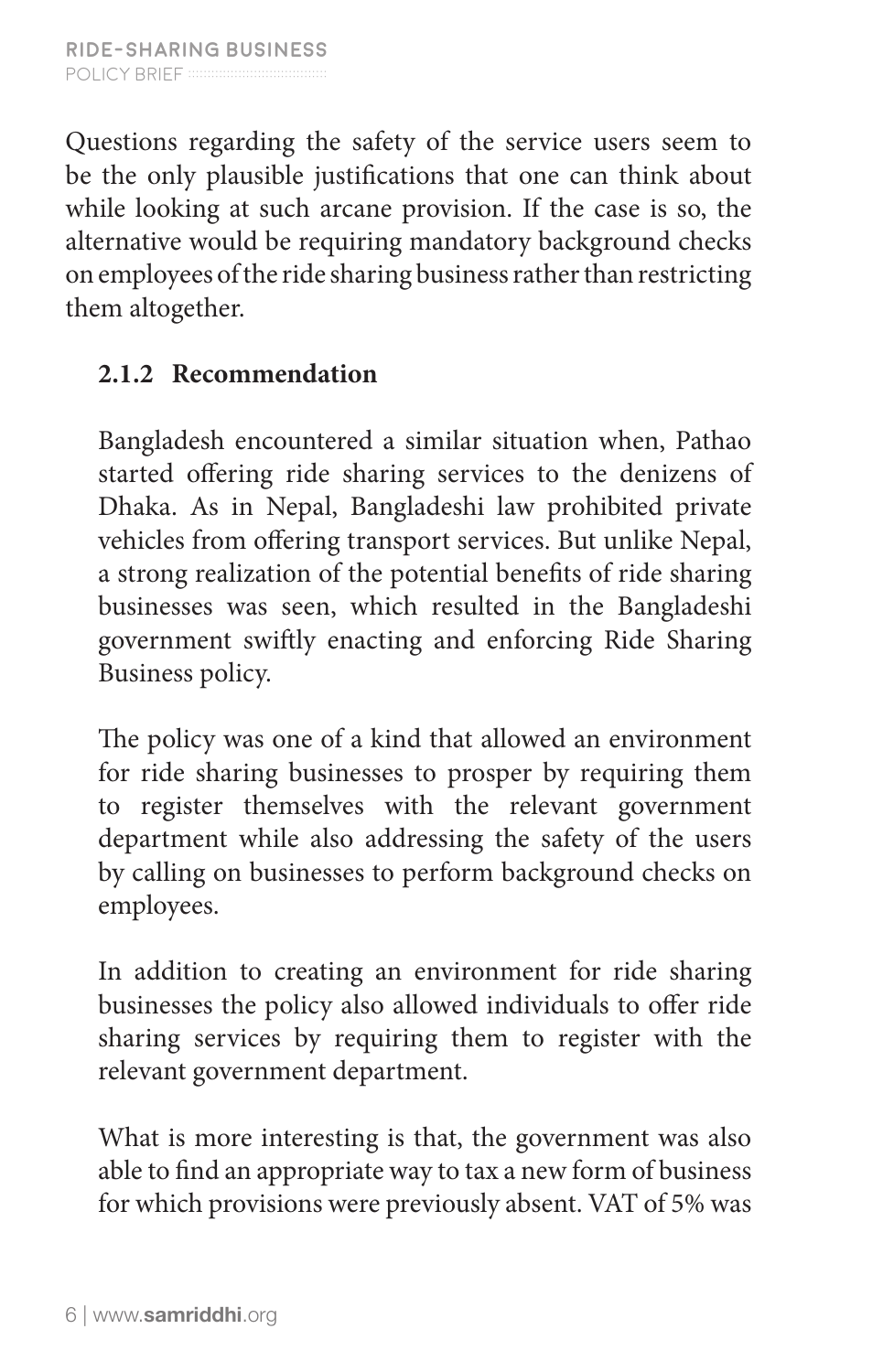imposed on ride sharing services to make them fall under the taxation regime rather than restricting them altogether. Nepal also should follow a similar approach, by framing a regulation for ride sharing businesses. Allowing such business to operate owing to a Prime Ministerial decision is not the right way forward. A long term and better solution is the enactment of proper regulation for such businesses like in Bangladesh.

| Section   | Annex   Group | Provision              |  |
|-----------|---------------|------------------------|--|
| 24        |               | Removal of transport   |  |
| (Finance) |               | services from the list |  |
| act 2076) |               | of goods and services  |  |
|           |               | exempt from VAT        |  |

| 2.2 |  |  | <b>Imposition of VAT on transportation services</b> |  |
|-----|--|--|-----------------------------------------------------|--|
|-----|--|--|-----------------------------------------------------|--|

The recent budget of 2076/2077 contains within itself an interesting provision. Finance Minister Yubraj Khatiwada during the budget speech talked briefly about supporting new and innovative business practices. In order to promote an environment where such businesses may flourish, Minister Khatiwada even allowed for tax exemption on such businesses only if they mandatorily register with tax authorities by the end of the Nepalese month of Poush. This has indeed been a welcome step and entrepreneurs have nothing but praise for the initiative.

However, so on a different note, Minister Khatiwada also stated that transportation services will now be charged with the prevailing VAT. Per section 24 of the Finance act an amendment is made to annex 1 group 9 of the Value Added Tax law 2052. The amendment made removes transportation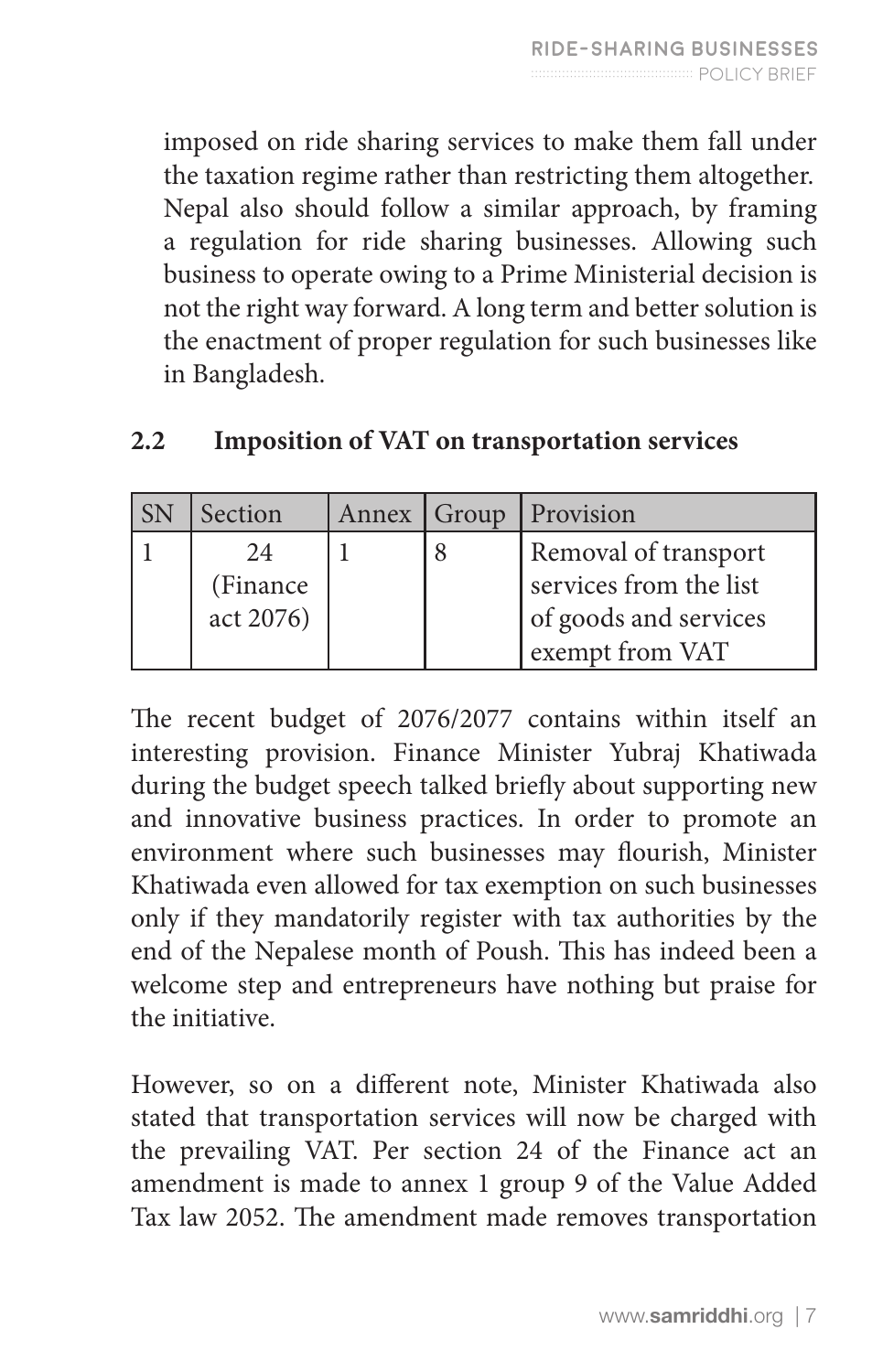services from the list of goods and services exempt from VAT. Consequently, ride sharing businesses now need to pay VAT per the amendment.

While, an agreement can be reached that imposition of VAT is perhaps a necessity in order to secure and generate revenues which the government holds very dear. One cannot help but disagree with the rate of VAT. Currently Nepal follows a uniform VAT rate i.e. all goods and services falling under the purview of value addition will be taxed the same rate of 13 percent. The problem here is that, a rate of 13 percentages is a bit excessive considering the fact that transportation services are a necessity.

The imposition of 13 percentage of VAT is itself against the very commitment made by the Finance Minister to promote innovative and new businesses. Considering that the burden of the taxation will be ultimately borne by the consumers who will witness an increase in prices, the likely result will be a decline in users of ride sharing businesses. Consequently, the benefits of ride sharing businesses that were eloquently pointed out earlier can never be reaped.

#### **2.2.1Recommendation**

Vast amount of literature can be found on the topic of optimal taxation. The conclusion that can be derived from almost all of them is that a uniform tax rate is never optimal. Perhaps a change in taxation policy with regards to VAT is required in Nepal. We could even learn from approaches followed by our own neighbors, the most important among them being India. India follows an approach of taxation based on categorization. Goods and services are categorized as Basic, Expensive, Necessity and Luxury. Based on this category a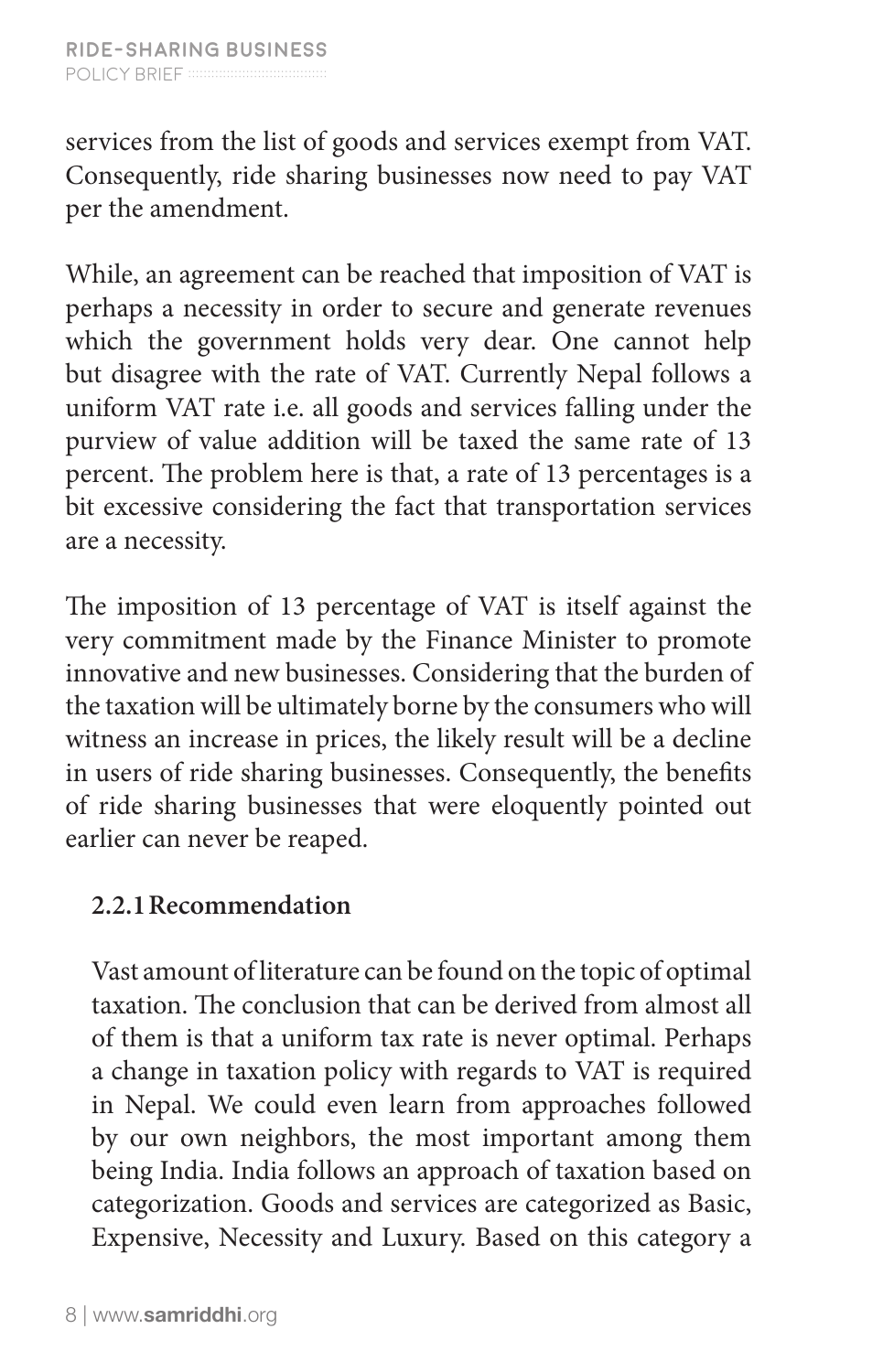VAT of 0%, 1%, 4.5% and 12.5% is applied. The important thing to notice here is that approach does not increase the prices of the necessary goods and services in a manner which would discourage end users from consuming it. A similar approach is necessary at this period in Nepal. The uniform VAT rate has been proved to be un-optimal and legislation regarding VAT needs amendment to better suit the needs of the present day.

| <b>SN</b>      | Sec-                                  | Sub            | $An-$        | Provision                                                                                                   | Problem                                                                                                                                                                       | Recomm-                                                                                                                 |
|----------------|---------------------------------------|----------------|--------------|-------------------------------------------------------------------------------------------------------------|-------------------------------------------------------------------------------------------------------------------------------------------------------------------------------|-------------------------------------------------------------------------------------------------------------------------|
|                | tion                                  | sect-          | nex          |                                                                                                             |                                                                                                                                                                               | endation                                                                                                                |
|                |                                       | ion            |              |                                                                                                             |                                                                                                                                                                               |                                                                                                                         |
| $\mathbf{1}$   | 8                                     | $\overline{2}$ |              | Prohibition<br>on use of<br>Private<br>Motor<br>vehicles<br>to provide<br>transport<br>services             | Violates<br>constitutional<br>right to be<br>engaged in<br>business or<br>trade and<br>restricts<br>ride sharing<br>business<br>to provide<br>facilities of<br>transportation | Amendment<br>of the said<br>provision and<br>enactment of<br>new regulation<br>concerning<br>ride sharing<br>businesses |
| $\overline{2}$ | 24<br>$(Fin-$<br>ance<br>act<br>2076) |                | $\mathbf{1}$ | Removes<br>transport<br>services<br>from the<br>list of goods<br>and services<br>exempt<br>from<br>taxation | Uniform<br>taxation rates<br>is not optimal                                                                                                                                   | Determination<br>of tax rates on<br>the basis of<br>categorization                                                      |